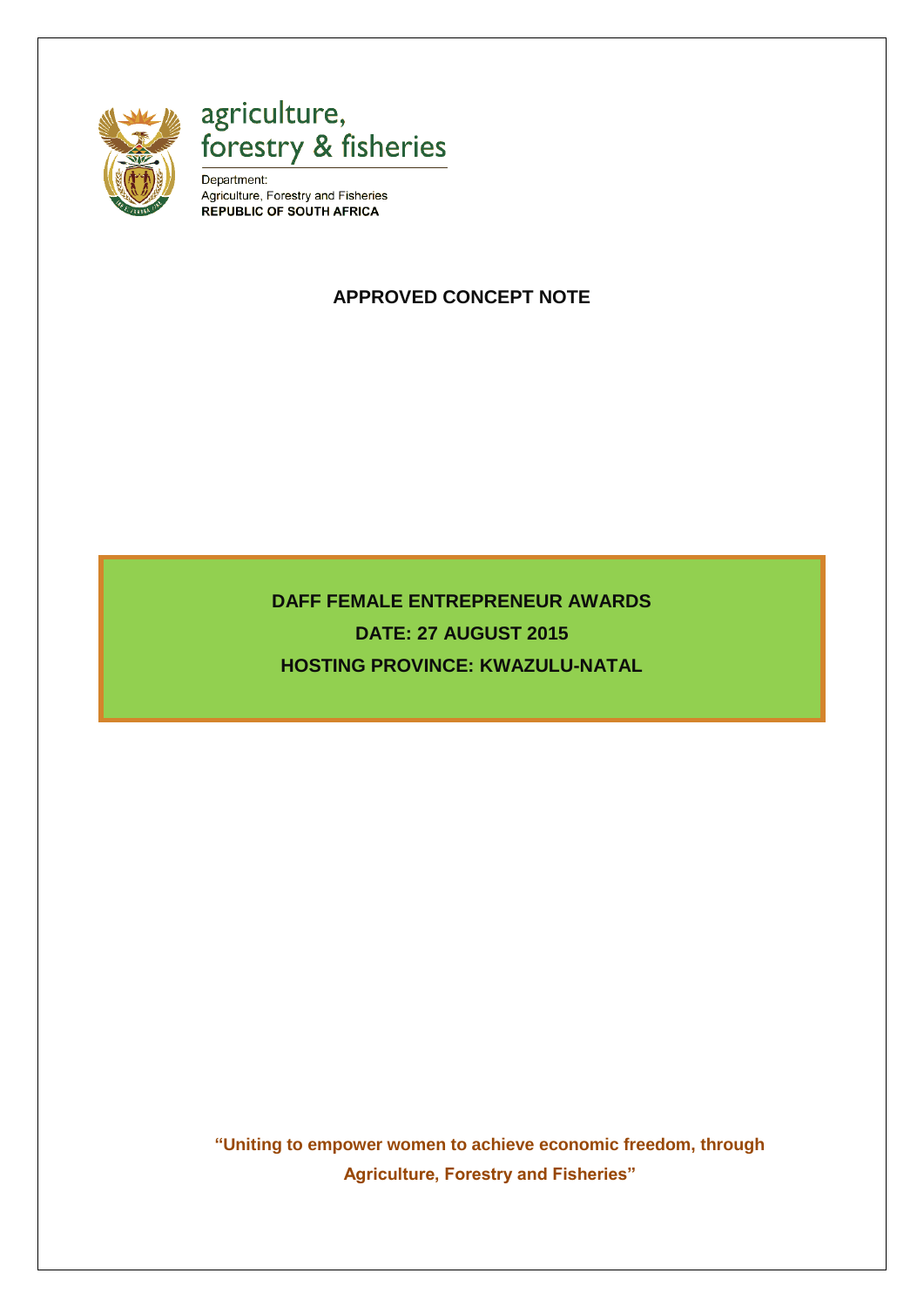# **1. INTRODUCTION**

The South African Government has marked the month of August as a commemoration of the courageous acts of women who challenged oppression and made history in the struggle for freedom. Women phenomenally contributed to the Freedom Charter which today serves as a baseline of South Africa's Constitution. These historic warriors played a role in ensuring that South Africa is a non-racial and non-sexist country it is today.

The year 2015 does not only mark a historic moment in South Africa's history, namely, the 60th year after the adoption of the Freedom Charter in Kliptown, Soweto in 1955 but it also marks a great global milestone, the end of the first phase of the African Women Decade, which was aimed at advancing gender equality by accelerating implementation of Dakar, Beijing and AU Assembly Decisions on Gender Equality and Women's Empowerment (GEWE), through dual top down and bottom up approach which is inclusive of grassroots participation.

As part of government's call to ensure equal participation by women in all spheres of life, and as a tribute to past heroines who have paved the way for the current generation to a democratic South Africa, and to the potential heroines of tomorrow who are currently committed to making South Africa a better place for generations to come, the Department of Agriculture, Forestry and Fisheries continues with the implementation of the women empowerment programme targeted at women in the Agriculture, Forestry and Fisheries sector.

The Department of Agriculture, Forestry and Fisheries Female Entrepreneur Awards Programme has for over 15 years enjoyed recognition as an empowerment initiative which fundamentally seeks to honour the efforts and contribution of women, young women and women with disabilities for the role they play in food security, job creation, economic growth and poverty alleviation in the sector.

The programme is collaborated efforts between DAFF, provinces and key stakeholders and it is celebrated in the form of a gala dinner event, which annually takes place in the month of August as part of the commemoration of the biggest march to freedom by South African women which took place on 9 August 1956. Since its inception, Total South Africa has been the main sponsor of the event, and throughout the years many other sponsors have come on board with their customized packages.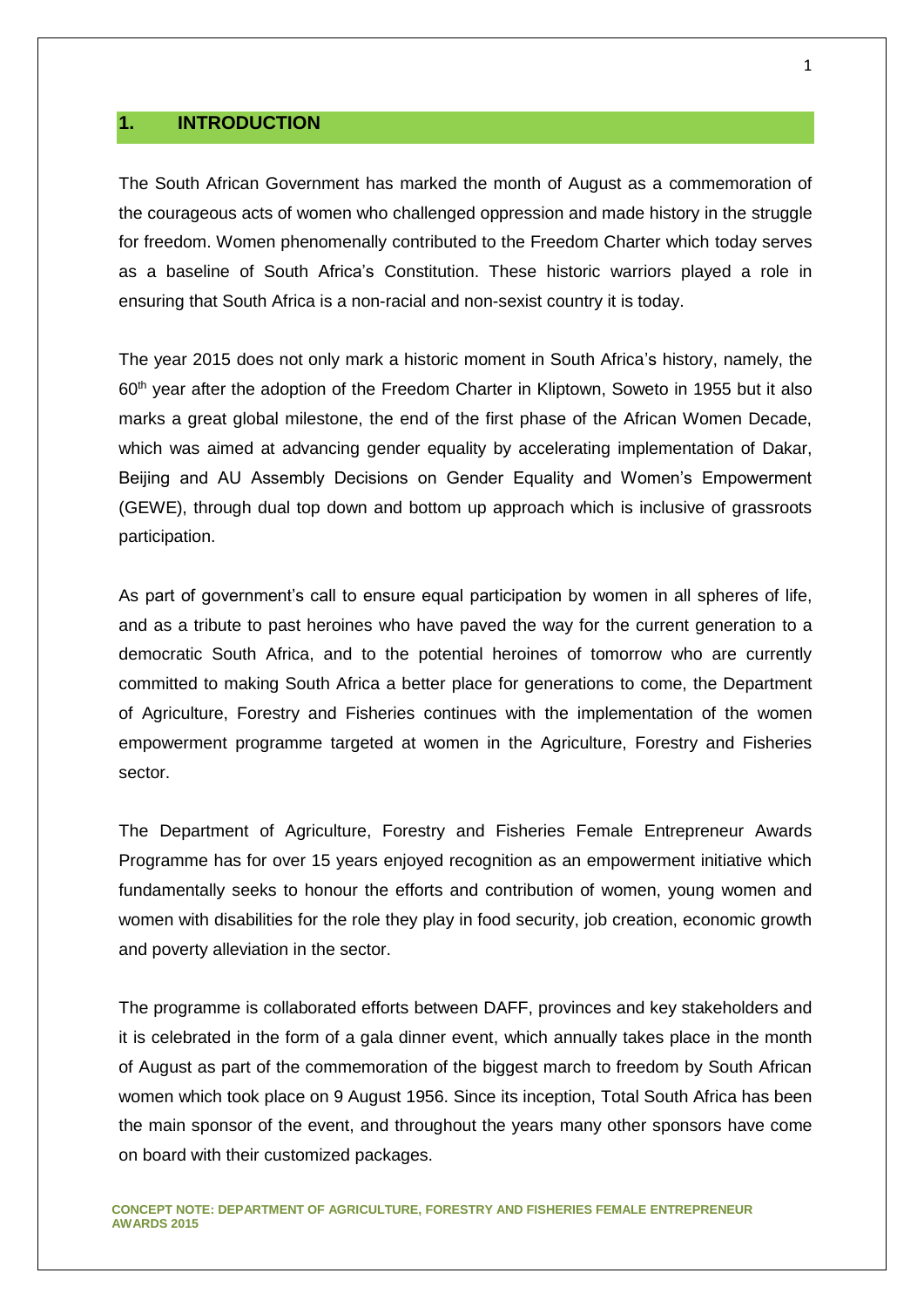The DAFF Female Entrepreneur Awards events commence at provincial level and culminate at national level. DAFF has the official mandate to coordinate, facilitate and manage the event at national level. The event honours the overall winner and the nine category winners, namely; best female worker, best subsistence producer, top entrepreneur: smallholder, top entrepreneur: processing, top entrepreneur: commercial, top entrepreneur: export markets and two ministerial awards for young and disabled female entrepreneurs in the sector. The winners are awarded with prize money and DAFF is enforcing that the entire sponsorship amount be solely and exclusively utilized to fund the project activities that enhance the productivity of the enterprise.

# **2. PURPOSE OF THE NATIONAL FEMALE ENTREPRENEUR AWARDS**

The following represent the purpose of the DAFF Female Entrepreneur Awards:

- 2.1 To mainstream women, young women and women with disabilities in the sector through food security, job creation, economic growth and poverty alleviation;
- 2.2 To encourage and increase the participation of women, young women and women with disabilities in Agricultural, Forestry and Fisheries' activities;
- 2.3 To award the efforts of and contribution of women, young women and women with disabilities in the sector through food security, job creation, economic growth and poverty alleviation through leveraging these entrepreneurs from being subsistence to commercial farmers; and
- 2.4 To contribute towards the achievement of the strategic objective: "Elimination of skewed participation in the sector".

# **3. PROPOSED THEME OF THE NATIONAL FEMALE ENTREPRENEUR AWARDS**

3.1 During the State of the Nation Address the Honourable President of South Africa declared 2015 as "the year of the Freedom Charter and Unity in action to advance economic freedom". In celebrating the 60<sup>th</sup> anniversary of the Freedom Charter and taking cue from the theme of the African Union "2015 year of women's empowerment towards Africa's Agenda 2063", the proposed theme for the 2015 DAFF FEA is:

**"Uniting to empower women to achieve economic freedom, through Agriculture, Forestry and Fisheries"**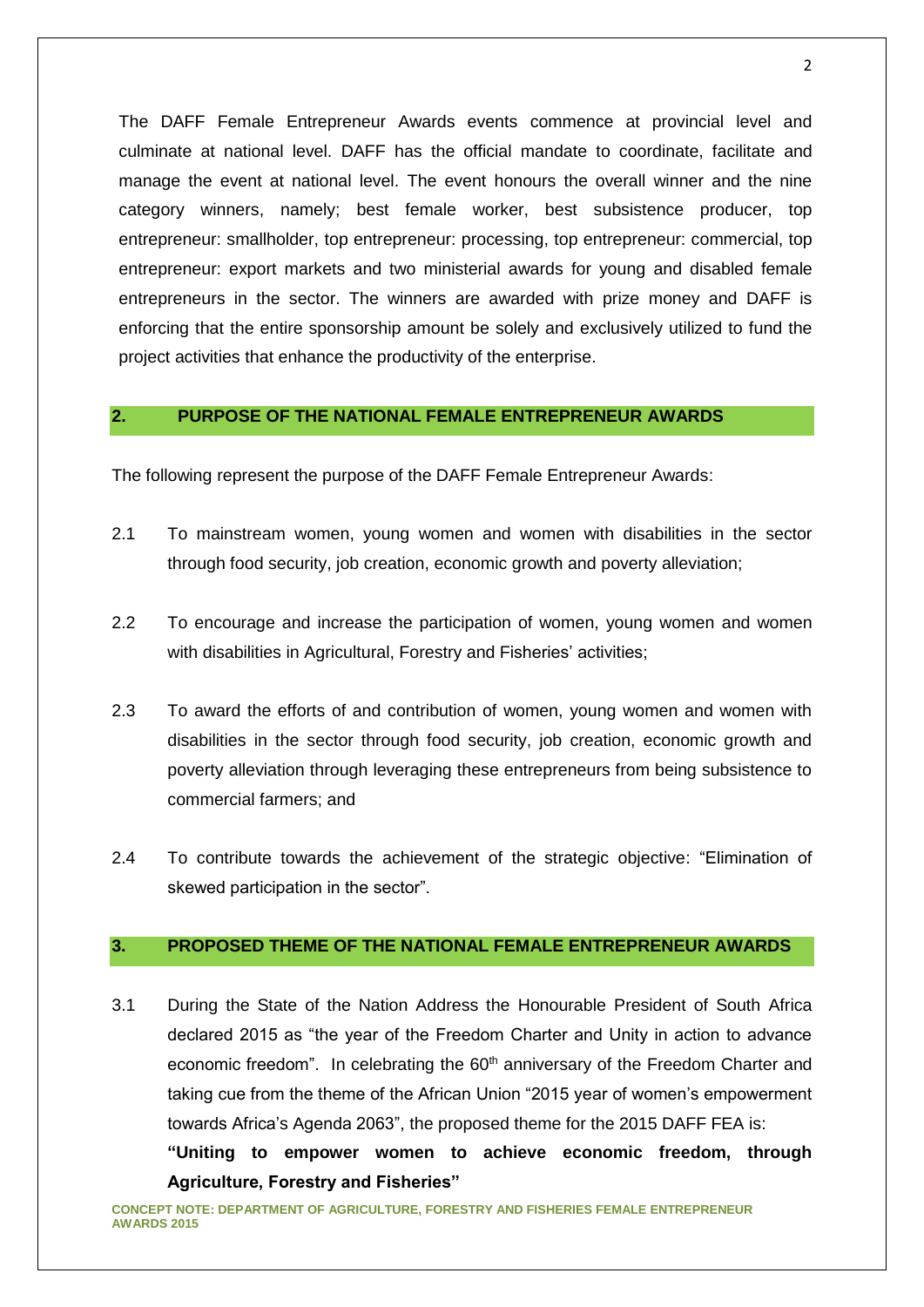# **4. PROPOSED DATE OF THE EVENT AND HOSTING PROVINCE**

- 4.1 The DAFF Female Entrepreneur Awards National Coordinating Committee (NOC) proposed the 27<sup>th</sup> August 2015 as the date for hosting the event.
- 4.2 The NOC also proposed that KwaZulu-Natal should host the 2015 Awards Ceremony. The Awards have for over the years been hosted on a rotational basis and thus far all the Provinces have had their turn of hosting the event, resultantly KwaZulu-Natal has been proposed as it was the first to host this prestigious event.

# **5. EXPECTED OUTCOMES OF THE NATIONAL AWARDS EVENT**

- 5.1 To publicly acknowledge and reward the outstanding contribution of women, young women and women with disability towards Agricultural, Forestry and Fisheries development;
- 5.2 To transform the Agricultural, Forestry and Fisheries sector and mobilise women, young women and people with disabilities as part of the primary beneficiaries of such transformation;
- 5.3 To contribute towards the promotion of small and medium enterprises in Agriculture, Forestry and Fisheries;
- 5.4 To demonstrate to the public at large that these are women success stories in Agriculture, Forestry and Fisheries contrary to the general perception that the sector is male inclined;
- 5.5 To attract local and international interest in the sector thereby increasing opportunities both locally and internationally through networking, promotion of stakeholder relations and international engagements; and
- 5.6 To help open export market opportunities for practicing entrepreneurs in the sector.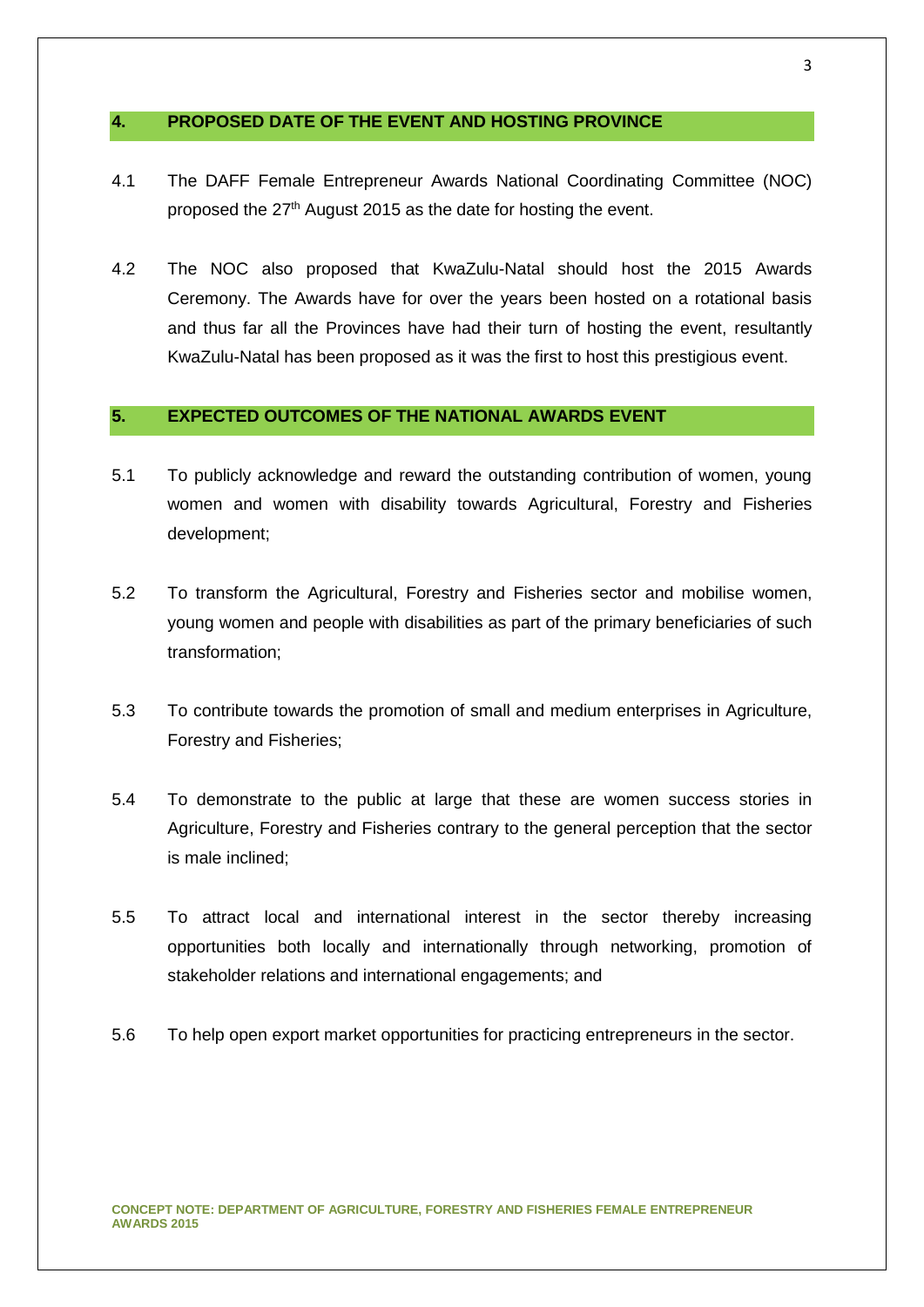### **6. POST- AWARDS SUPPORT FOR THE WINNERS**

- 6.1 Monitor and evaluate the impact of the programme towards further development of participants of the competition. Heads of Departments from provinces will be required to prioritise and commit budget in support of developmental programme for the DAFF Female Entrepreneurs in line with CASP pillars.
- 6.2 It is envisaged that continuous support for winners will be provided through skills assessments which will serve as a baseline for excursions, exchange programmes (local, national and international exposure) by DAFF, provincial Departments of Agriculture and key stakeholders.
- 6.3 A national winner should be supported by getting infinite exposure in the sector through linkages, interviews, publications and also assisted to attend national and international food/beverages/forestry and fisheries expos in addition to the total winnings. This is meant to further motivate and expose the entrepreneur to local/international trade and markets.

# **7. PARTICIPANTS IN THE AWARDS CEREMONY**

- 7.1 Based on past records and budgetary constraints, it is envisaged that 1000 (one thousand) delegates will be invited to attend the event.
- 7.2 It is envisaged that there will be Ministerial, Departmental, Provincial and Stakeholders delegations. The Minister will invite the members of the Cabinet, Premier of KwaZulu-Natal, Portfolio Committee on Agriculture, Forestry and Fisheries, Members of the Executive Council responsible for Agriculture from the nine provincial departments, Representatives of Farmers Unions, Members of Diplomatic Corps, CEOs and Chairpersons of Boards from the various State Owned Enterprises (SOEs) and Key Stakeholders.
- 7.3 A Departmental delegation will comprise of the Director-General, Members of Senior Management from Department of Agriculture, Forestry and Fisheries, Heads of provincial Departments of Agriculture from the nine provinces, Members of the National Organizing Committee responsible for the DAFF Female Entrepreneur Awards and coordinators of provincial build up events.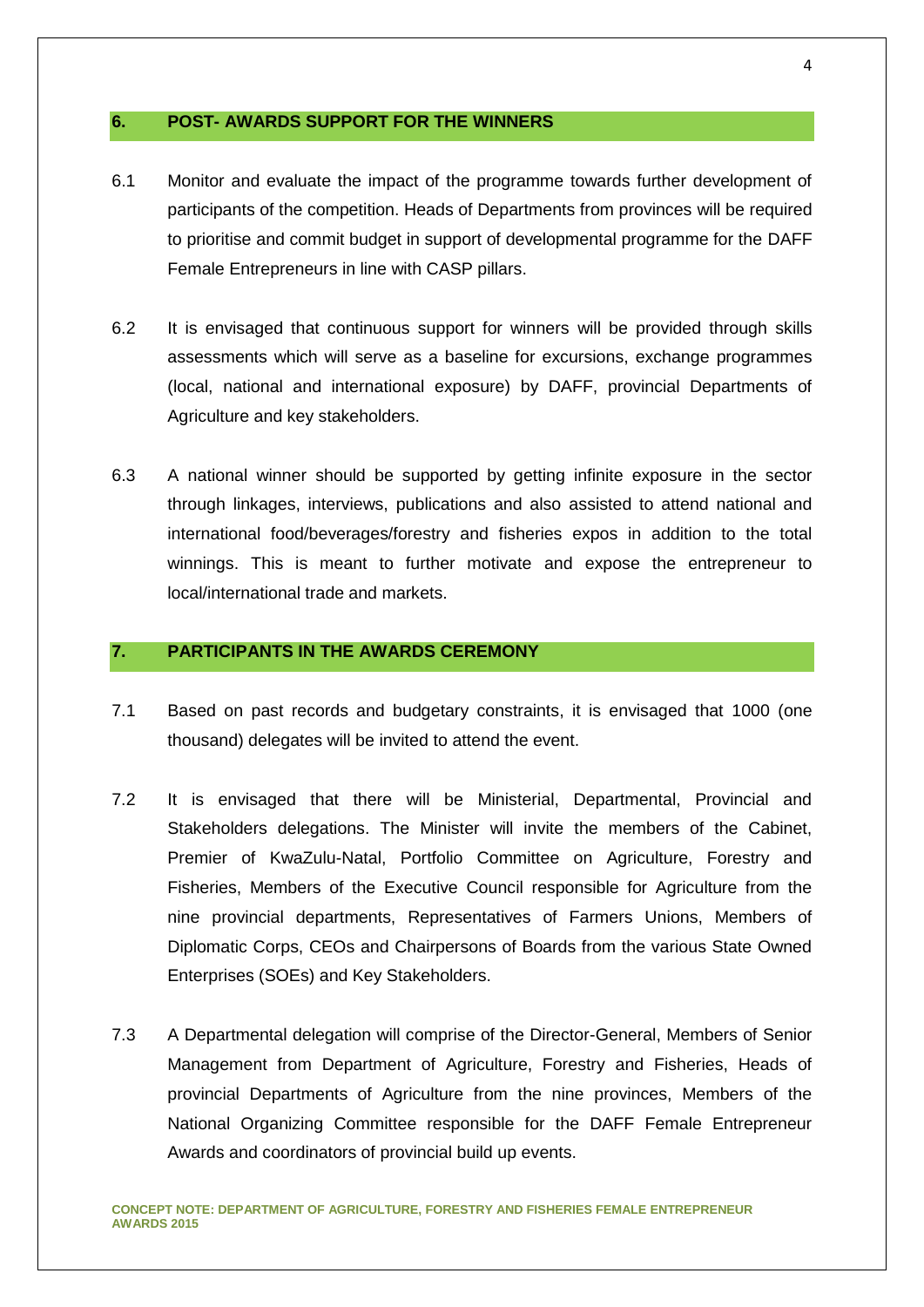7.4 Provinces have been formally advised to bring respective delegations of 50 (fifty) delegates each with the exception of the host province which is allocated about 200 (two hundred) delegates. These delegates will have monitoring officials during the period of the awards for the purposes of control. The indicated numbers are inclusive of provincial nominees for different categories of the awards. DAFF will be allocated 400 (four hundred) delegates which will include Ministers and their special guests, sponsors, adjudicators, business leaders, other national departments and key officials.

# **8. PROGRAMME OF THE AWARDS**

8.1 The awards ceremony will run over one day, viz 27 August 2015 in the form of a Gala Dinner. It is envisaged that the programme will start at 19h00 and will end at 22h00 latest.

| 8.2 | The draft programme is as follows: |  |
|-----|------------------------------------|--|
|     |                                    |  |

| <b>ITEM</b>                     | <b>RESPONSIBILITY</b>      | <b>TIME</b>     |  |
|---------------------------------|----------------------------|-----------------|--|
| <b>STARTER</b>                  |                            |                 |  |
| Opening remarks                 | Programme Director         | $19:00 - 19:10$ |  |
| <b>NATIONAL ANTHEM</b>          |                            |                 |  |
| <b>Welcoming address</b>        | Honourable MEC of KZN      | $19:15 - 19:25$ |  |
|                                 | <b>DARD</b>                |                 |  |
| Speeches by sponsors            | <b>Sponsors</b>            | $19:25 - 19:40$ |  |
| <b>ENTERTAINMENT</b>            |                            |                 |  |
| Message of support              | Honourable Premier of KZN  | $19:50 - 20:00$ |  |
| <b>Introduction of Minister</b> | Honourable Deputy Minster: | $20:00 - 20:10$ |  |
|                                 | <b>DAFF</b>                |                 |  |
| Keynote address                 | Honourable Minister: DAFF  | $20:10 - 20:30$ |  |
| <b>AWARDS CEREMONY</b>          |                            |                 |  |
| Vote of thanks                  | Director-General: DAFF     | $21:50 - 22:00$ |  |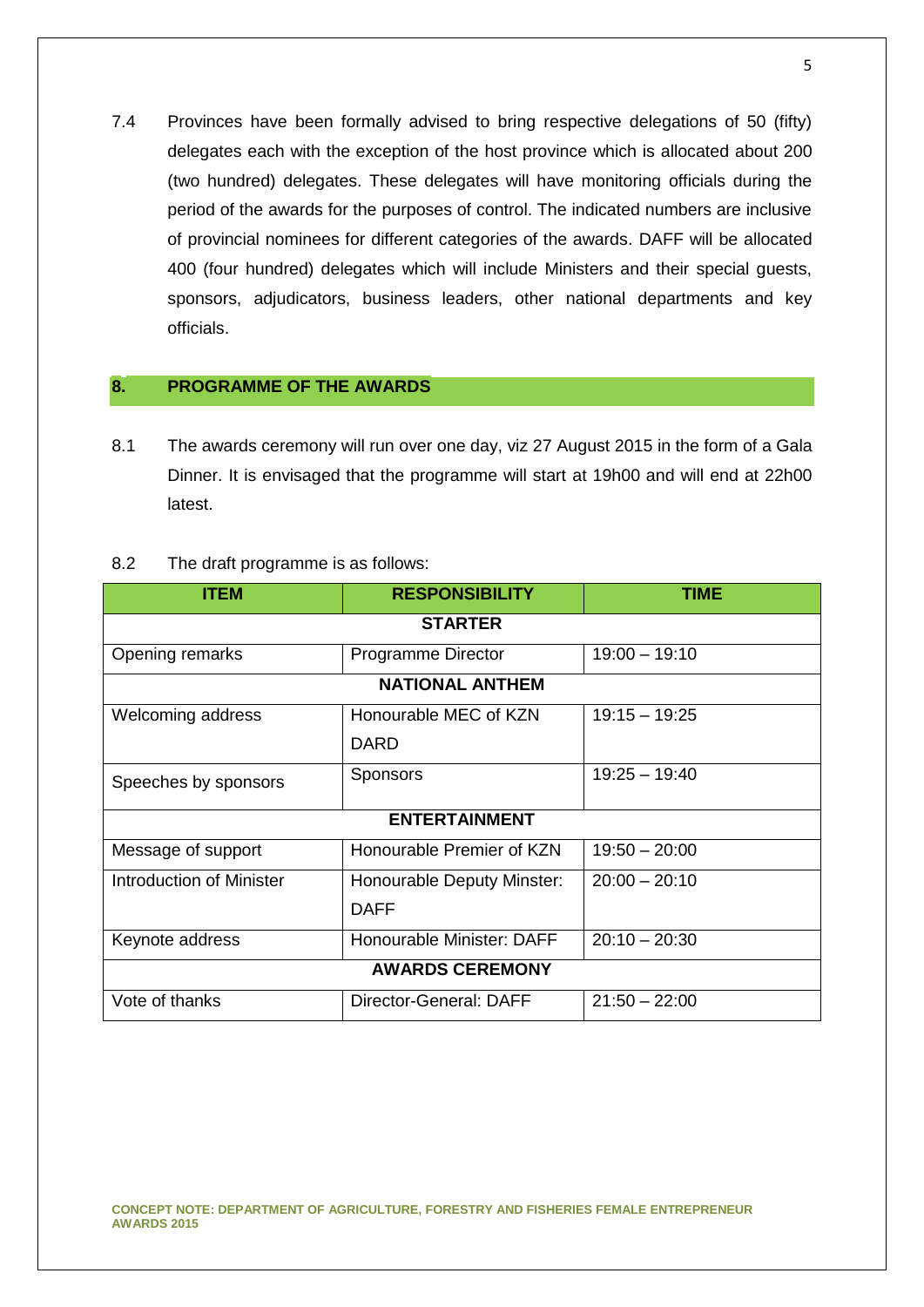#### **9. PROGRAMME DIRECTOR (S)**

9.1 The office of the Minister will select one of the ten Departmental Ambassadors to direct the programme, and the National Organising Committee, through approval by the Director-General, will select the internal co-programme director of the event.

# **10. THE ORGANIZING COMMITTEE**

#### **10.1 National Organizing Committee**

10.1.1 The National Organizing Committee (NOC) which has been tasked with the mammoth task of overseeing the coordination of the programme has been established. The committee is made up of Provincial coordinators, key stakeholders, and is chaired by the Chief Director: Sector Capacity Development. Secretarial services are provided by the Directorate: Sector Transformation.

#### **10.2 Substance Sub-Committee**

10.2.1 The Substance Committee is mainly responsible for the programme content and generation of resource documents. This sub-committee is chaired by Ms Lebogang Botsheleng, Chief Director: Sector Capacity Development, DAFF.

#### **10.3 Communications, Publicity and Media Liaison Sub-Committee**

10.3.1 The Communications Committee is mainly responsible for the development and implementation of a communication and media plan. This sub-committee is chaired by Mr Steve Galane, Director: Communication Services who will work closely with Ms. Carol Moses and the Minister's Spokes Person, Ms Palesa Mokomele.

#### **10.4 Security and Protocol Sub-Committee**

10.4.1 The Security and Protocol Committee is mainly responsible for the accreditation of delegates and the security of Very Important People (VIPs). The sub-committee is chaired by Mr Mzwandile Govuza, Director: Security Services, DAFF. The Committee is expected to liaise with National Intelligence and VIP Protection Unit.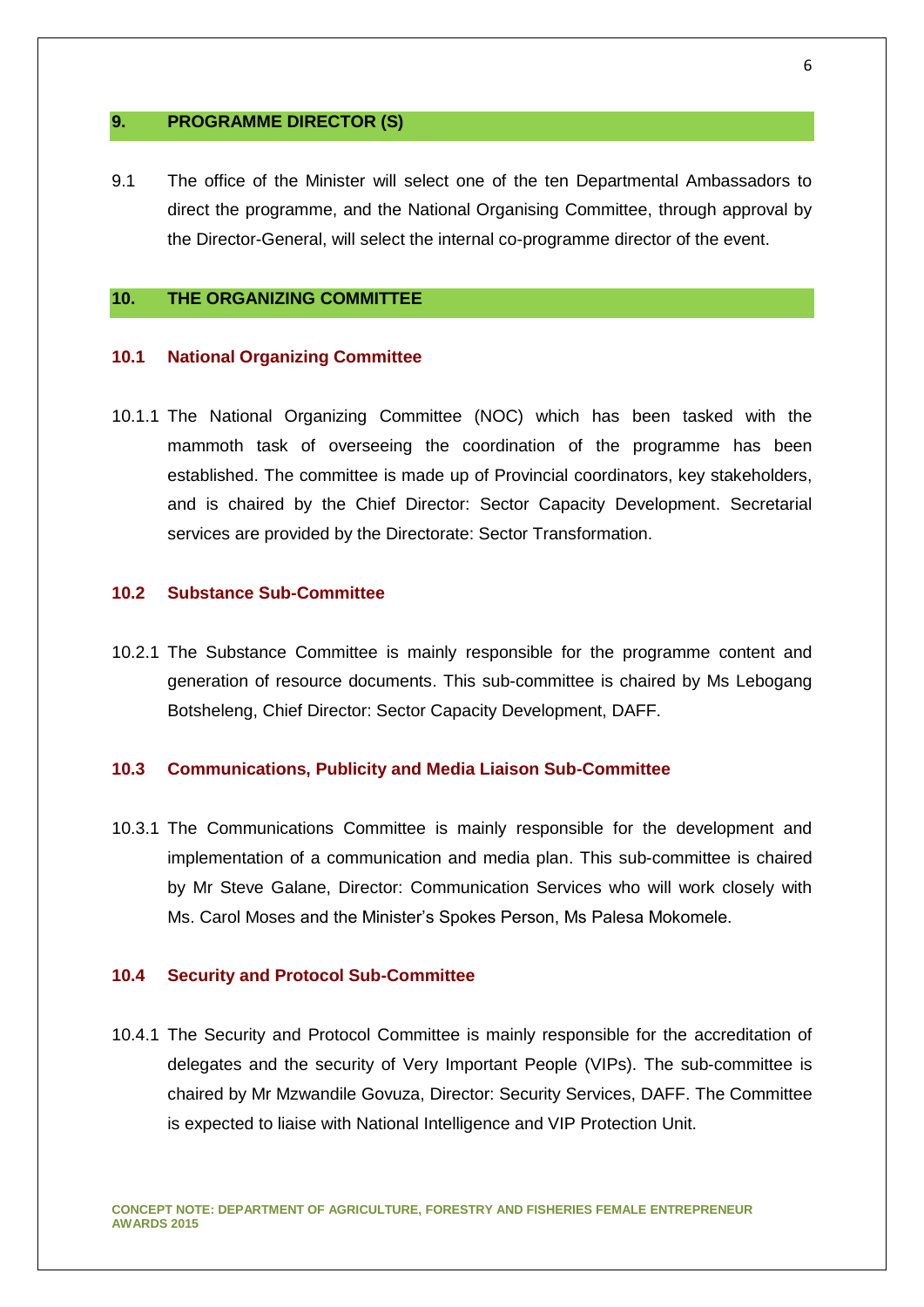#### **10.5 Logistics and Transport Sub-Committee**

10.5.1 The Logistics and Transport Security Committee is mainly responsible for sourcing the venue, accommodation, transportation and entertainment of the delegates. The sub-committee is chaired by Ms Rebecca Tlhabane, Deputy Director: Communication Services, DAFF.

# **10.6 Budget and Finance Sub-Committee**

10.6.1 The Budget and Finance Committee is responsible for drawing up a budget and financing plan for the entire event. This sub-committee is chaired by Mr Johan Venter, Director: Budgets, DAFF.

# **11. MEDIA STRATEGY**

11.1 The Communication, Publicity and Media Liaison Sub-Committee will develop a media strategy for the event. The Sub-Committee will work in close liaison with the Minister's spokesperson.

# **12. FINANCIAL IMPLICATIONS**

- 12.1 Total South Africa has been sponsoring the event since 1999 and its current sponsorship amounts to R 1 250 000 (One million two hundred and fifty thousand rand only). The amount is solely dedicated to the prize monies of the six category winners.
- 12.2 The Department therefore has to source more funds to cover for operational costs and the Ministerial awards prize money. The Department has to cover an amount of R700 000 for the Prize Money and operational costs of the event. The operational costs will cover the following: Broadcasting, professional DVD production, branding, trophies, accommodation, venue, transport, catering, decorations, Programme Directing fees, equipment, entertainment, skills audit, and security services.

# **13. SPONSORSHIP CLASSIFICATION**

The following will serve as benefits for the companies sponsoring the DAFF FEA Programme:

**CONCEPT NOTE: DEPARTMENT OF AGRICULTURE, FORESTRY AND FISHERIES FEMALE ENTREPRENEUR AWARDS 2015**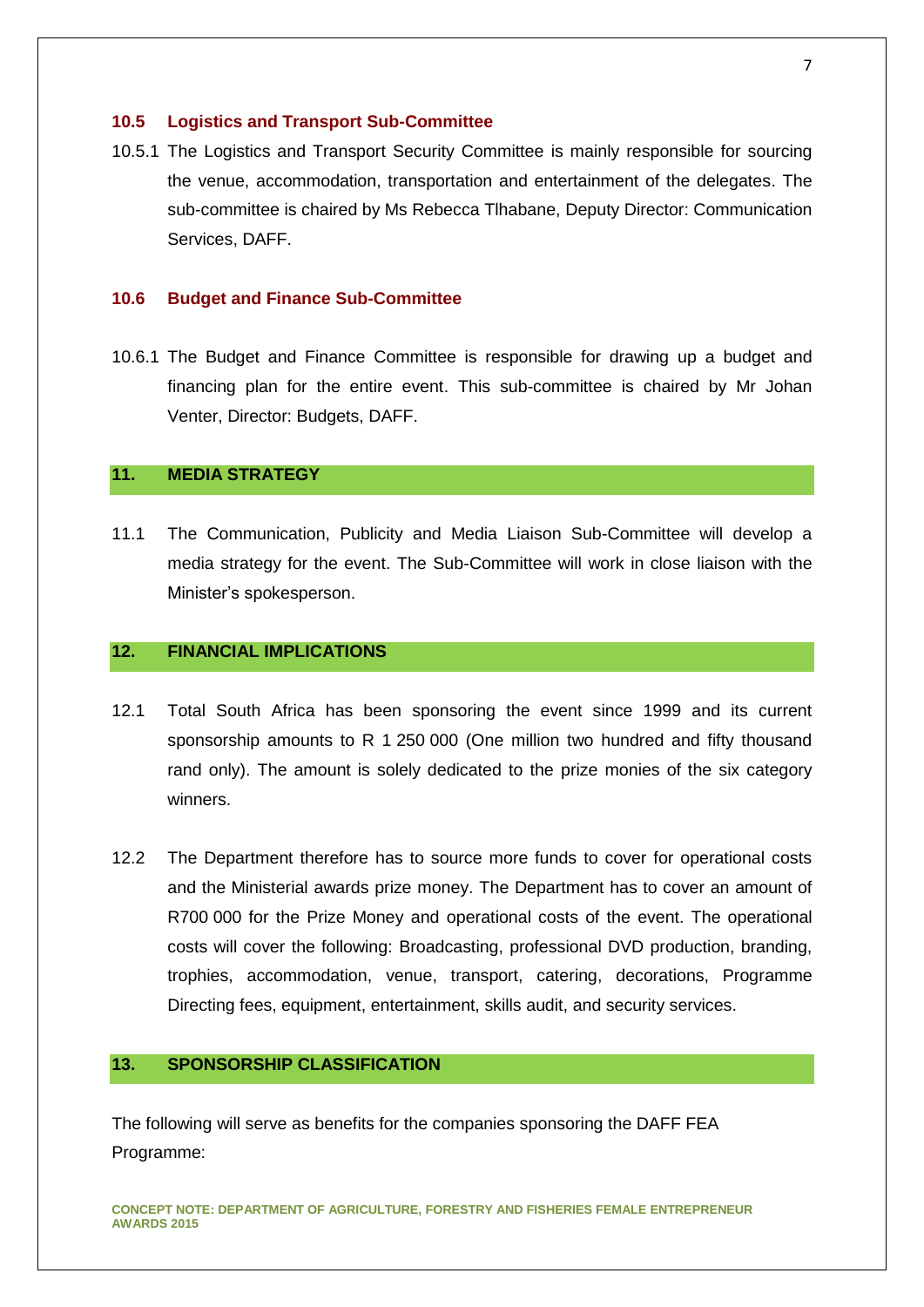### **13.1 Platinum (Main Sponsor/s): R1 250 000 and more**

Benefits:

- Attendance of gala event by 6 members plus partners (total 12);
- Company logo printed in colour on menu/invitations;
- Mention by Minister in welcoming address;
- Positioning of **4 pull-up** banners at event;
- 5-minute speech at gala event;
- Handover of certificate/s, prize/s to overall winner and main winners in Exports.

## **13.2 Gold (Sponsor/s): R500 000 – R1250 000**

Benefits:

- Attendance of gala event by 4 members plus partners (total 8);
- Company logo printed in colour on menu/invitations:
- Mention by Minister in welcoming address;
- Positioning of 2 pull-up banners at event;
- Handover of certificates, prizes to Top Commercial, Processing prize winners.

#### **13.3 Silver (Sponsor/s): R 100 000 - R500 000**

Benefits:

- Attendance of gala event by 2 members plus partners (total 4);
- Company logo printed in colour on menu;
- Mention by Minister in welcoming address;
- Positioning of 1 pull-up banner at the exhibition
- Handover of certificates, prizes to and Top Smallholder entrepreneur and Best Subsistence producer prize winners.

# **13.4 Bronze ( Sponsor/s): R50 000 - R100 000**

Benefits:

- Attendance of gala event by 1 members plus partner (total 2);
- Company logo printed in colour on menu;
- Mention by Minister in welcoming address:
- Positioning of 1 pull-up banner at the exhibition
- Handover of certificates, prizes to Best Female worker prize winner.